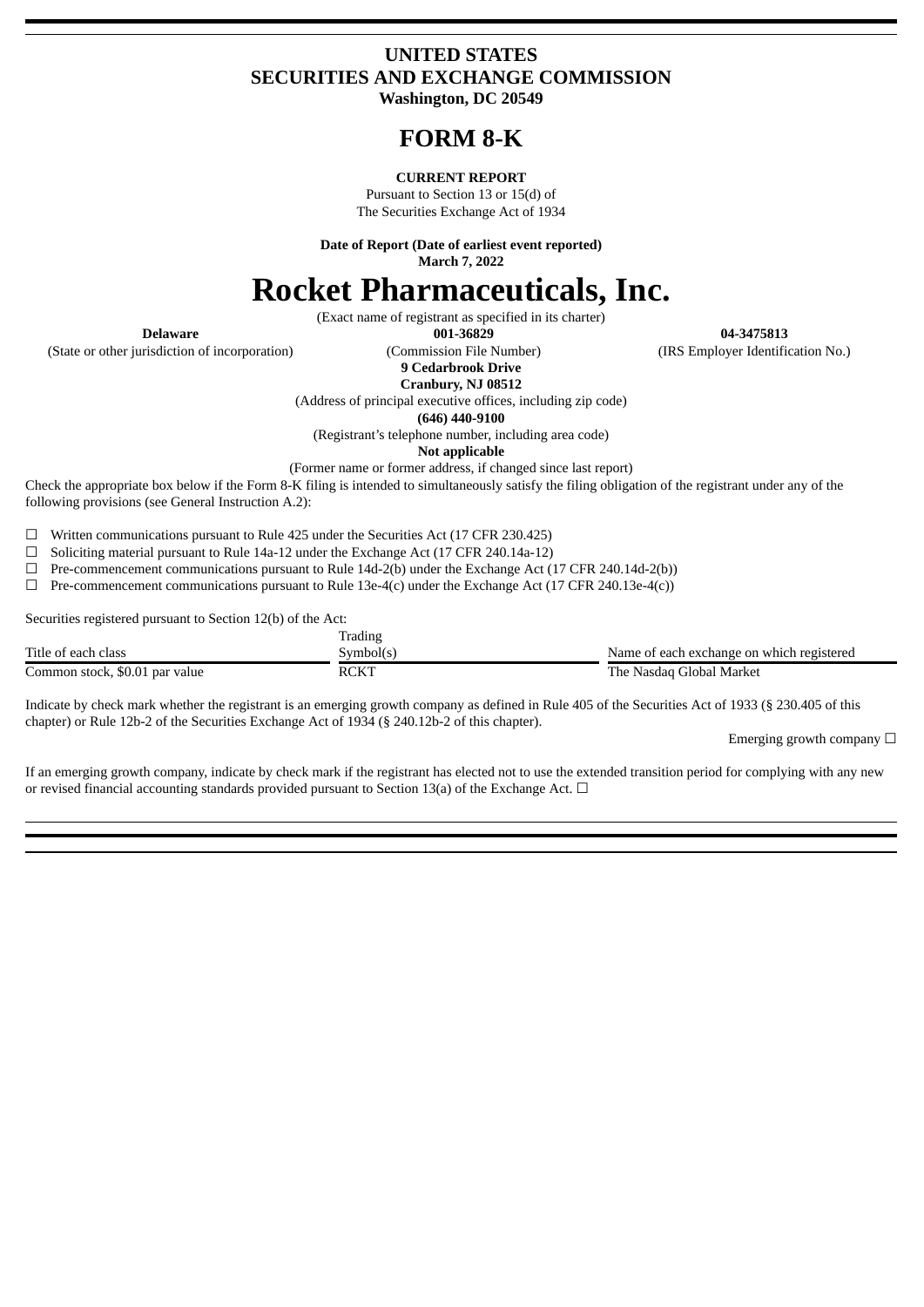#### Item 5.02. Departure of Directors or Principal Officers; Election of Directors; Appointment of Principal Officers; Compensatory **Arrangements of Certain Officers.**

#### *Appointment of Director*

On March 7, 2022, the Board of Directors (the "Board") of Rocket Pharmaceuticals, Inc. (the "Company"), upon the recommendation of the Nominating and Corporate Governance Committee of the Board, appointed Fady Malik, M.D., Ph.D., to the Board, effective March 10, 2022. Dr. Malik will hold office until the earlier of the Company's annual meeting of stockholders in 2022 or until his successor is elected and duly qualified, or until his death, resignation or removal.

Pursuant to the Company's non-employee director compensation policy, the Board granted Dr. Malik options to purchase 33,199 (the "First Option Grant") and 8,641 (the "Second Option Grant") shares of the Company's common stock, respectively, at an exercise price equal to the closing market price per share of the Company's common stock on the Nasdaq Global Market on the date of grant. The First Option Grant will vest in equal monthly installments over a three-year period, such that all of the shares underlying the First Option Grant will be fully vested on the date three (3) years after the date of grant, and the Second Option Grant will fully vest on the one year anniversary of the date of grant, in each case subject to Dr. Malik's continued service on the Board.

Dr. Malik has entered into the Company's standard form of indemnification agreement, which is filed as Exhibit 10.1 to the Company's Current Report on Form 8-K filed on January 5, 2018.

Dr. Malik, age 57, will serve as a member of the Board as of March 10, 2022. Dr. Malik has served as the Executive Vice President of Research and Development at Cytokinetics, Inc. since November 2015, and he has been with Cytokinetics since its inception in 1998. Prior to taking on his current role in 2015, Dr. Malik had several other roles of increasing seniority within Cytokinetics, including serving as the Senior Vice President of Research and Development from August 2014 to November 2015, as the Senior Vice President of Research and Early Development from June 2012 to August 2014 and as Vice President, Biology from March 2008 to June 2012, all of which roles were focused towards building Cytokinetics' cardiovascular and skeletal muscle programs from their conception. In addition, since 2000, Dr. Malik has held an appointment in the Cardiology Division of the University of California, San Francisco, where he is currently a Clinical Professor. Dr. Malik is a cardiologist by training, and he was a practicing Interventional Cardiologist at the San Francisco Veterans Administration Medical Center for over 18 years. Dr. Malik received a B.S. from the University of California at Berkeley, a Ph.D. from the University of California at San Francisco and his M.D. from the University of California at San Francisco. We believe that Dr. Malik's qualifications to serve on our Board include his depth of knowledge of the pharmaceutical industry and his many years of experience in clinical research and drug development.

There are no arrangements or understandings between Dr. Malik and any other person pursuant to which Dr. Malik was appointed as a member of the Board. There are no family relationships between Dr. Malik, on the one hand, and any director, executive officer or any other person nominated or chosen by the Company to become a director or executive officer, on the other. There are no related person transactions (within the meaning of Item 404(a) of Regulation S-K promulgated by the Securities and Exchange Commission) between Dr. Malik, on the one hand, and the Company, on the other.

#### *Resignation of Chief Financial Officer and Principal Financial Officer*

On March 10, 2022, Carlos Garcia-Parada tendered his resignation as Chief Financial Officer and Principal Financial Officer of the Company, effective March 16, 2022, due to personal reasons. Mr. Garcia-Parada will continue to serve as an advisor to the Company until March 31, 2022.

#### *Appointment of Interim Principal Financial Officer*

On March 10, 2022, John Militello, the Company's Vice President – Finance, Senior Controller, Treasurer and Principal Accounting Officer, was appointed as the interim Principal Financial Officer of the Company, as of the effective date of Mr. Garcia-Parada's resignation.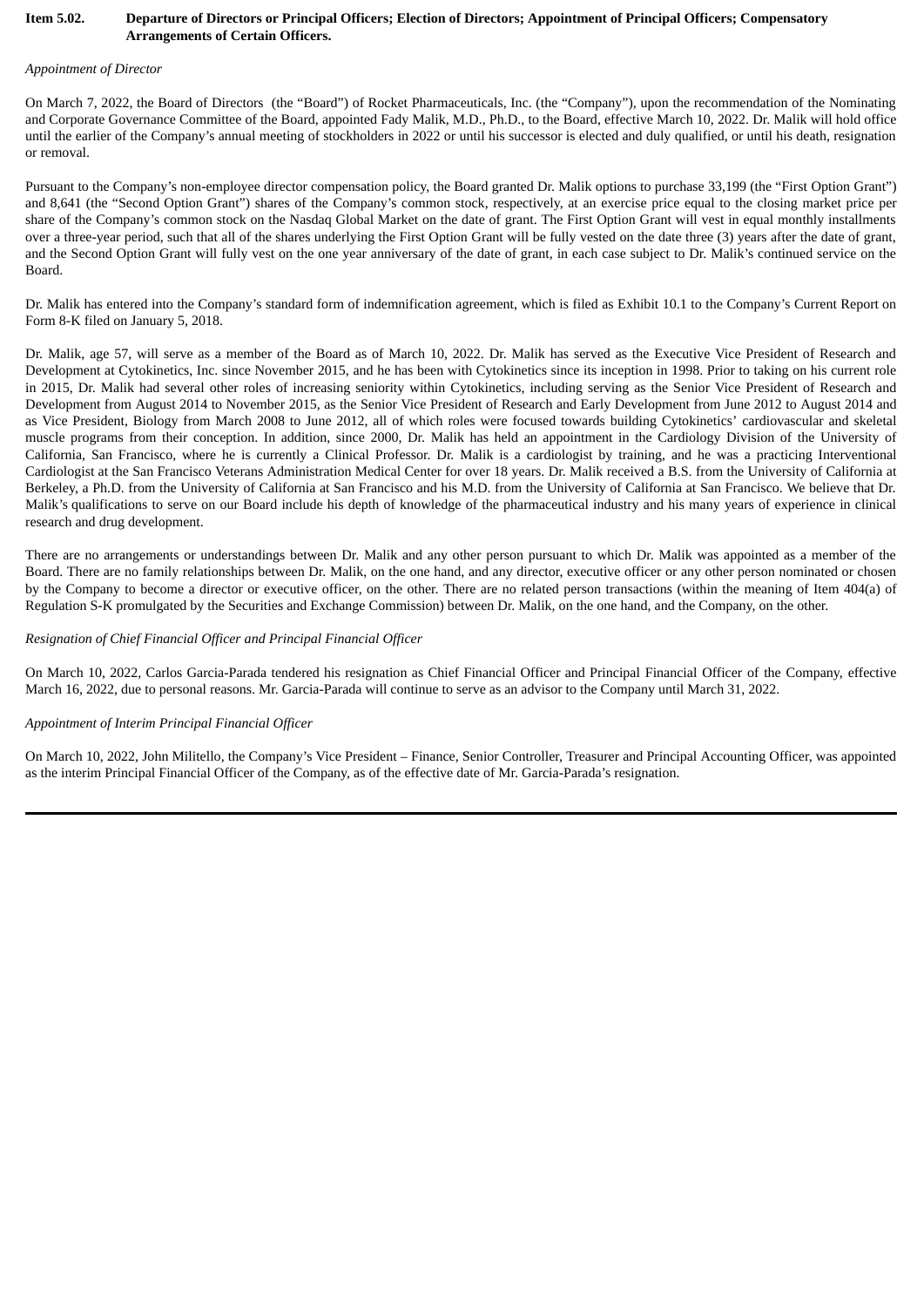Mr. Militello, age 48, joined as the Company's Controller in January 2018. Before joining the Company, Mr. Militello served as the Vice President of Finance and Principal Financial and Accounting Officer with Immune Pharmaceuticals Inc. from April 2015 to November 2017. Prior to that Mr. Militello was an Assistant Controller with Travere Therapeutics, formerly Retrophin, Inc. (NASDAQ GM: TVTX), a San Diego based biotech company, and the Manager, External Reporting & Compliance at Volt Information Sciences, Inc. (NYSE MKT: VOLT), a publicly traded staffing company. Prior to Volt Information Sciences, Inc., Mr. Militello was a Senior Manager with BDO USA, LLP serving multi-national SEC registrants. Mr. Militello is a Certified Public Accountant and earned his Bachelor of Science degree in Accounting from St. Joseph's College.

There is no family relationship between Mr. Militello and any director, executive officer, or person nominated or chosen by the Company to become a director or executive officer. In addition, there are no transactions between the Company and Mr. Militello, or any member of Mr. Militello's immediate family, of the type set forth in Item 404(a) of Regulation S-K, other than the compensation received by Mr. Militello for his current positions with the Company.